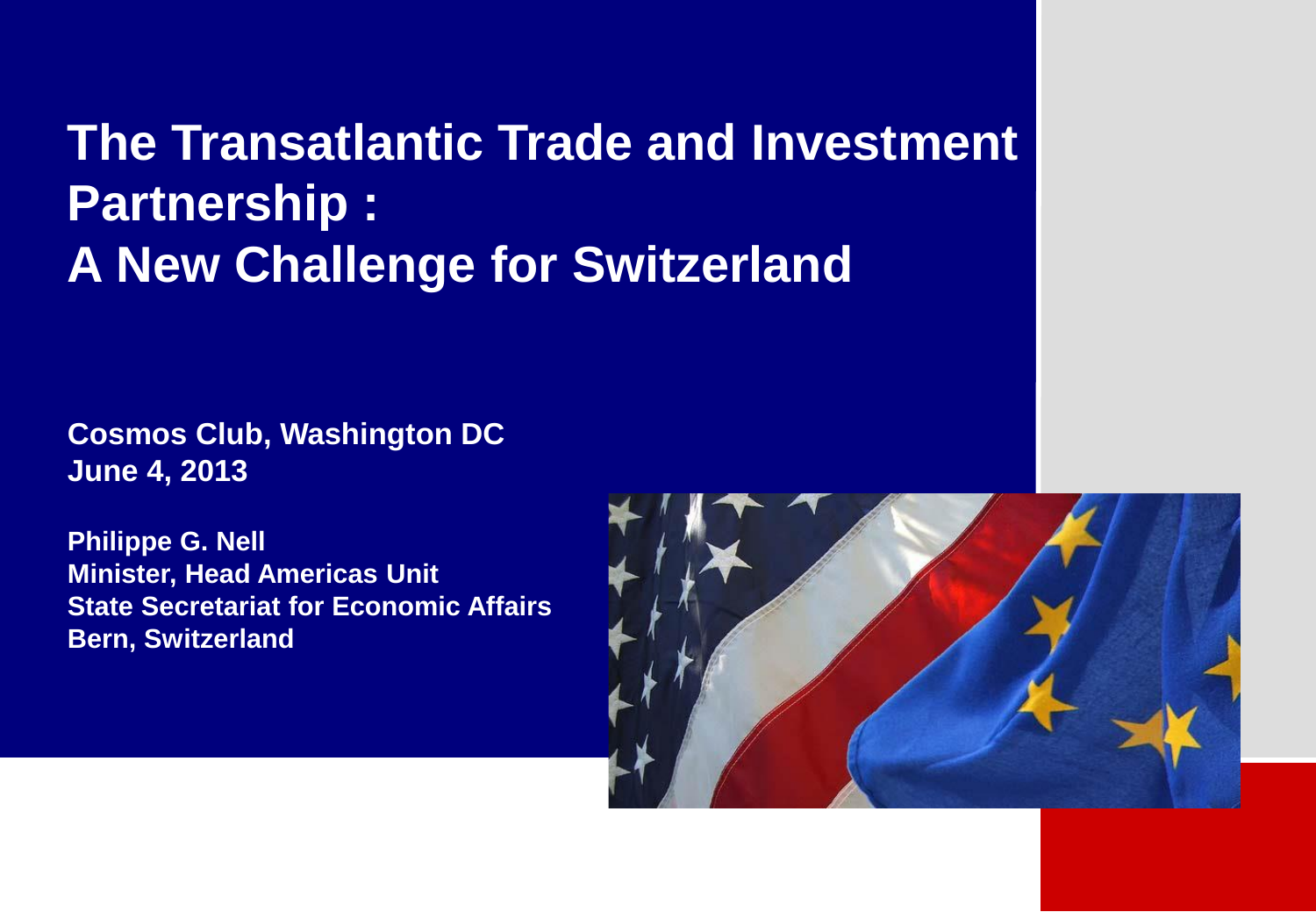### O **Overview**

- I. Key data: Switzerland-USA
- II. Swiss-U.S. Political Relations
- III. Swiss-EU Relations
- IV. Swiss-U.S. exploratory talks for a free-trade agreement
- V. TTIP Economic Impact on the US and the EU
- VI. TTIP Discrimination potential for Switzerland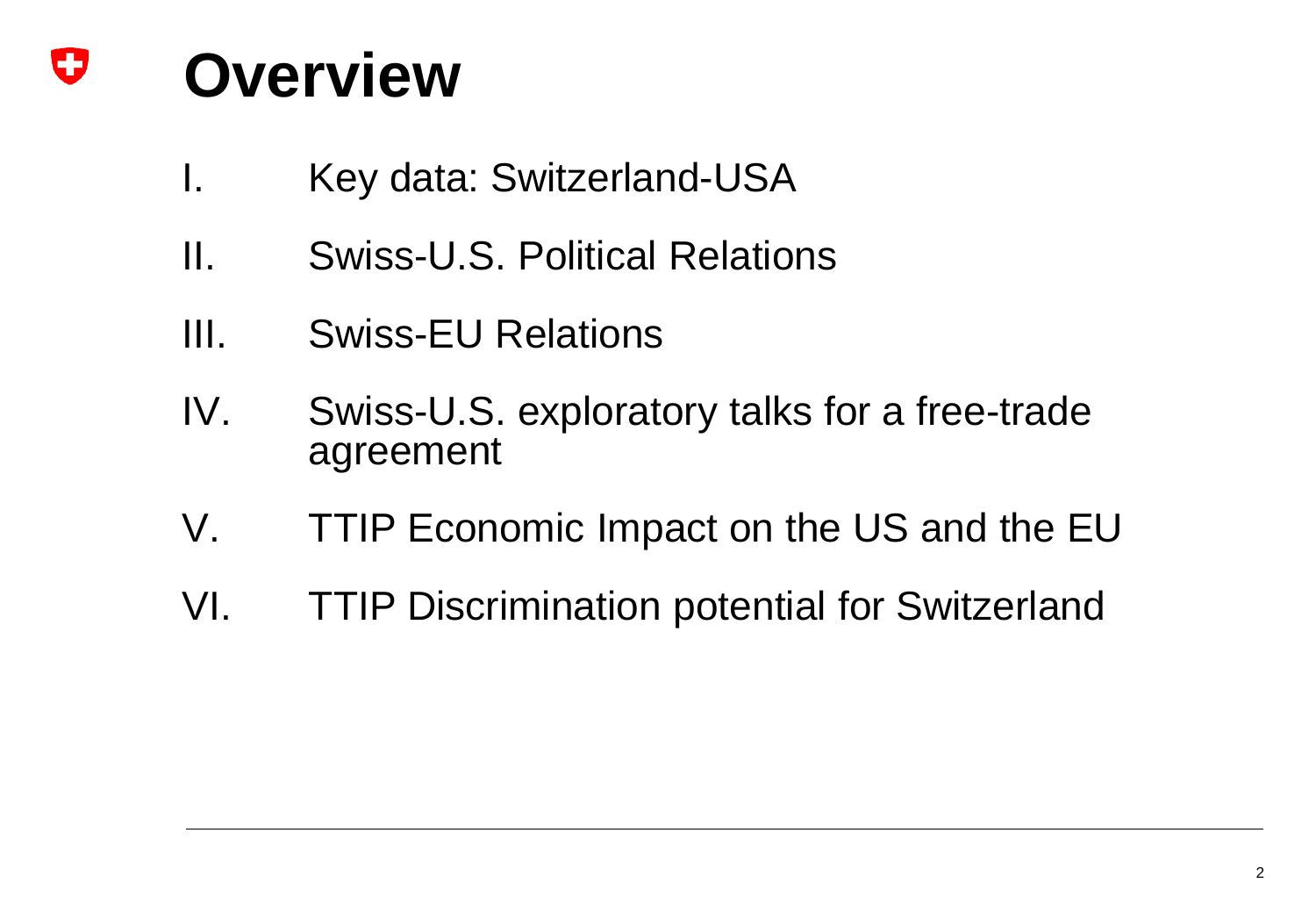## **I. Switzerland – USA: Key Economic Data 2012**

|                                                    | <b>Switzerland</b> | <b>USA</b> |
|----------------------------------------------------|--------------------|------------|
| <b>GDP USD</b><br>(current prices)                 | 632 bn             | 15,685 bn  |
| GDP USD per capita<br>(current prices)             | 79,033             | 49,922     |
| GDP USD per capita<br>(at purchasing power parity) | 45,418             | 49,922     |
| <b>GDP</b> growth<br>(constant prices)             | $1.0\%$            | 2.2%       |
| Inflation<br>(average consumer prices)             | $-0.7\%$           | 2.1%       |
| Unemployment                                       | 2.9%               | 8.1%       |
| <b>Exports USD</b>                                 | 300 bn             | 1,547 bn   |
| Imports USD                                        | 288 bn             | 2,275 bn   |

Sources: International Monetary Fund (April 2013), CIA World Factbook

 $\mathbf C$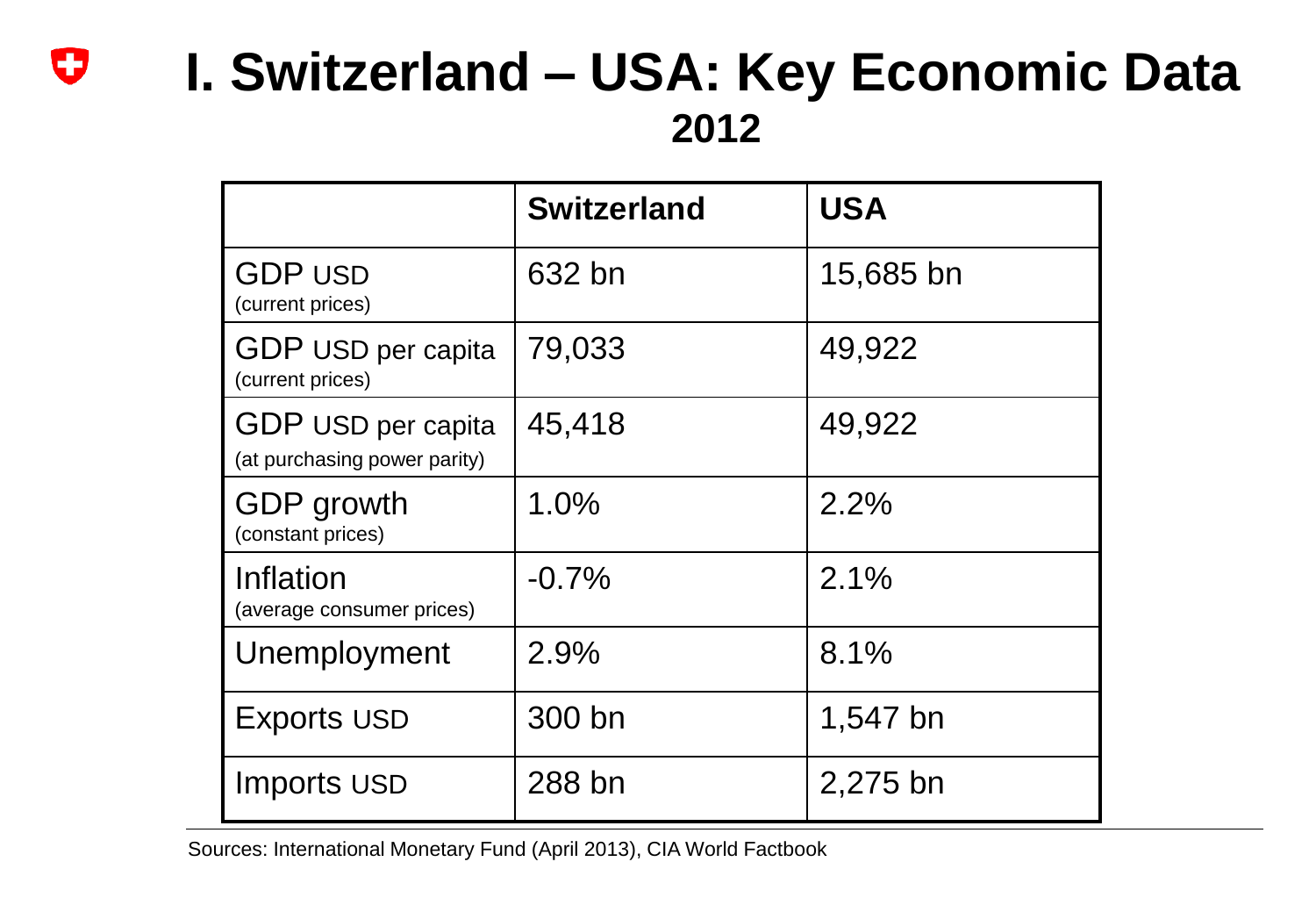#### U **Interlocking of Swiss and US Economies**

America is important for Switzerland:

- 2012: U.S. was the 2<sup>nd</sup> export market for Switzerland CHF 23.5 bn
- U.S. is 2nd most important investor in Switzerland: CHF 69.3 bn (2010). Switzerland is the 4th destination for U.S. FDI

Switzerland is important for the U.S.:

- Switzerland is 5<sup>th</sup> largest investor in the U.S.: USD 212 bn (2011). US is the first destination of Swiss FDI
- Swiss firms provide work for 500.000 people in the U.S.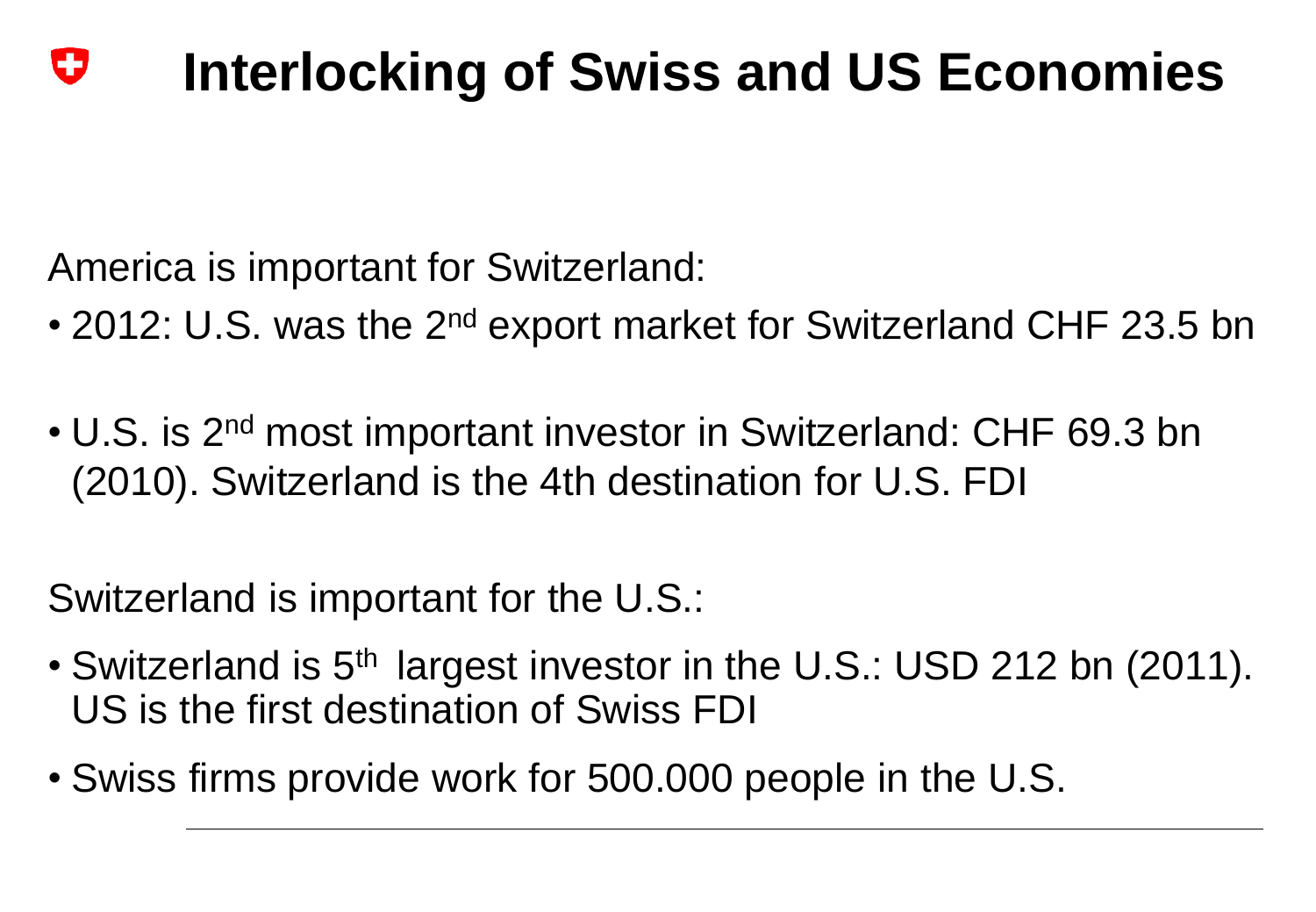#### **II. Swiss-US Political Relations** IJ

- •November 25, 1850: Treaty of friendship and trade
- •October 2, 1996 (replaces treaty from 1951): Treaty to prevent double taxation
- •1985: Memorandum of Understanding for Good Laboratory Practice with the FDA (2003: Swissmedic-FDA)
- •January 29, 2000: Establishment of the **Joint Economic Commission** (JEC) (Federal Department of Economy-US State Department)
- •May 2006: **Memorandum of Understanding establishing a framework for intensified cooperation** (Dept. Foreign Affairs-US State Dept.: coordination of all activities with the US; emphasis on political issues).
- •May 25, 2006: **Swiss-US Trade and Investment Cooperation Forum** (Federal Depart. of Economy-US Government, USTR)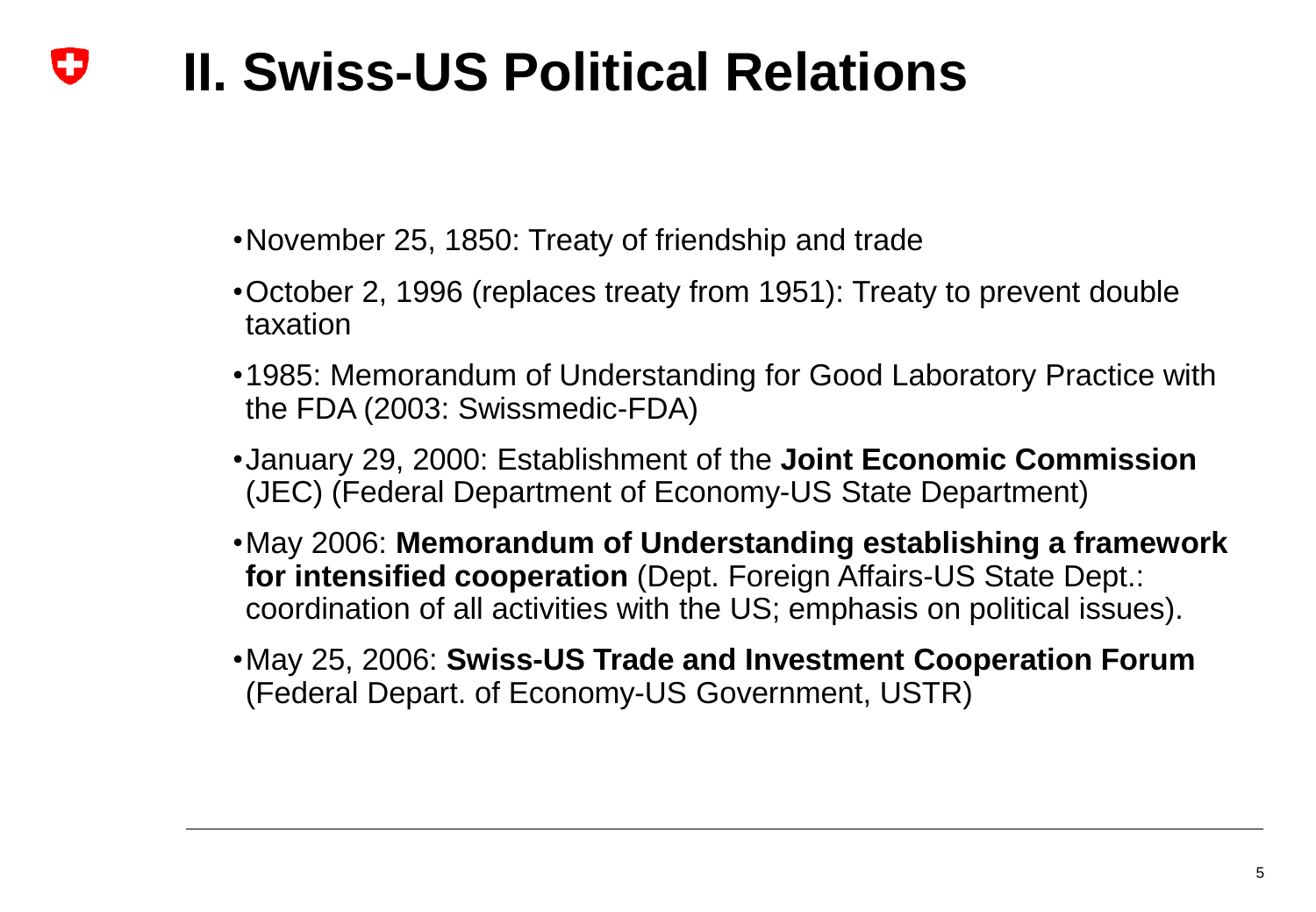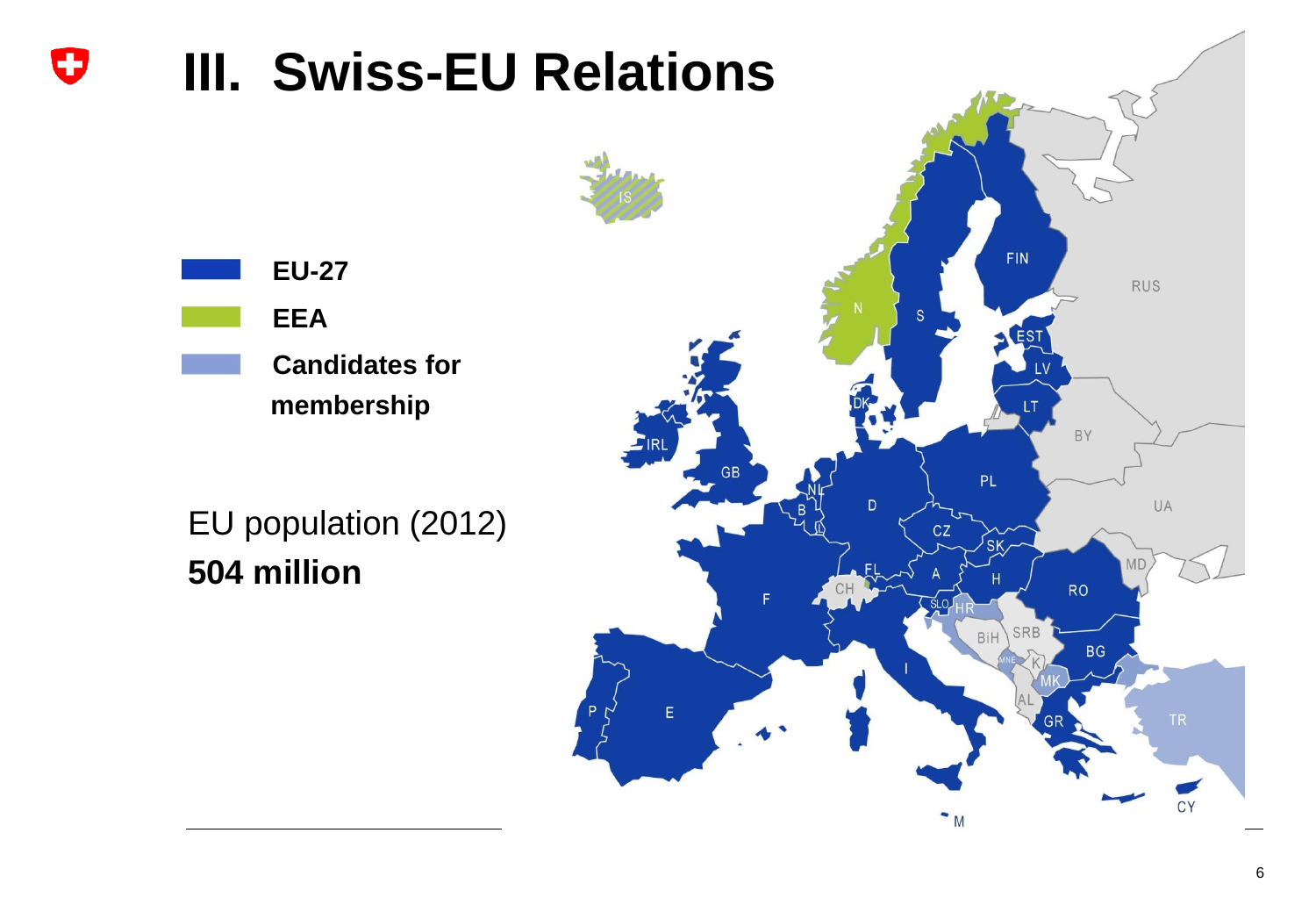# **Economic dependence toward the UE**

## **Trade in goods (2012)**

 $CH \rightarrow UE$  118 bn (56 % of Swiss exports)  $CH \leftarrow UE$  138 bn (75 % of Swiss imports)

## **Direct investments (2011)**

 $CH \rightarrow UE$  404 bn (40 % of Swiss FDI abroad)  $CH \leftarrow UE$  465 bn (77 % of FDI in Switzerland)

## *Foreigners (2011)*

Source: SNB  $CH \rightarrow UE$  1.3 million (43% of foreign staff employed by Swiss firms)  $CH \leftarrow UE$  348'000 (81% of foreigners employed by Swiss firms)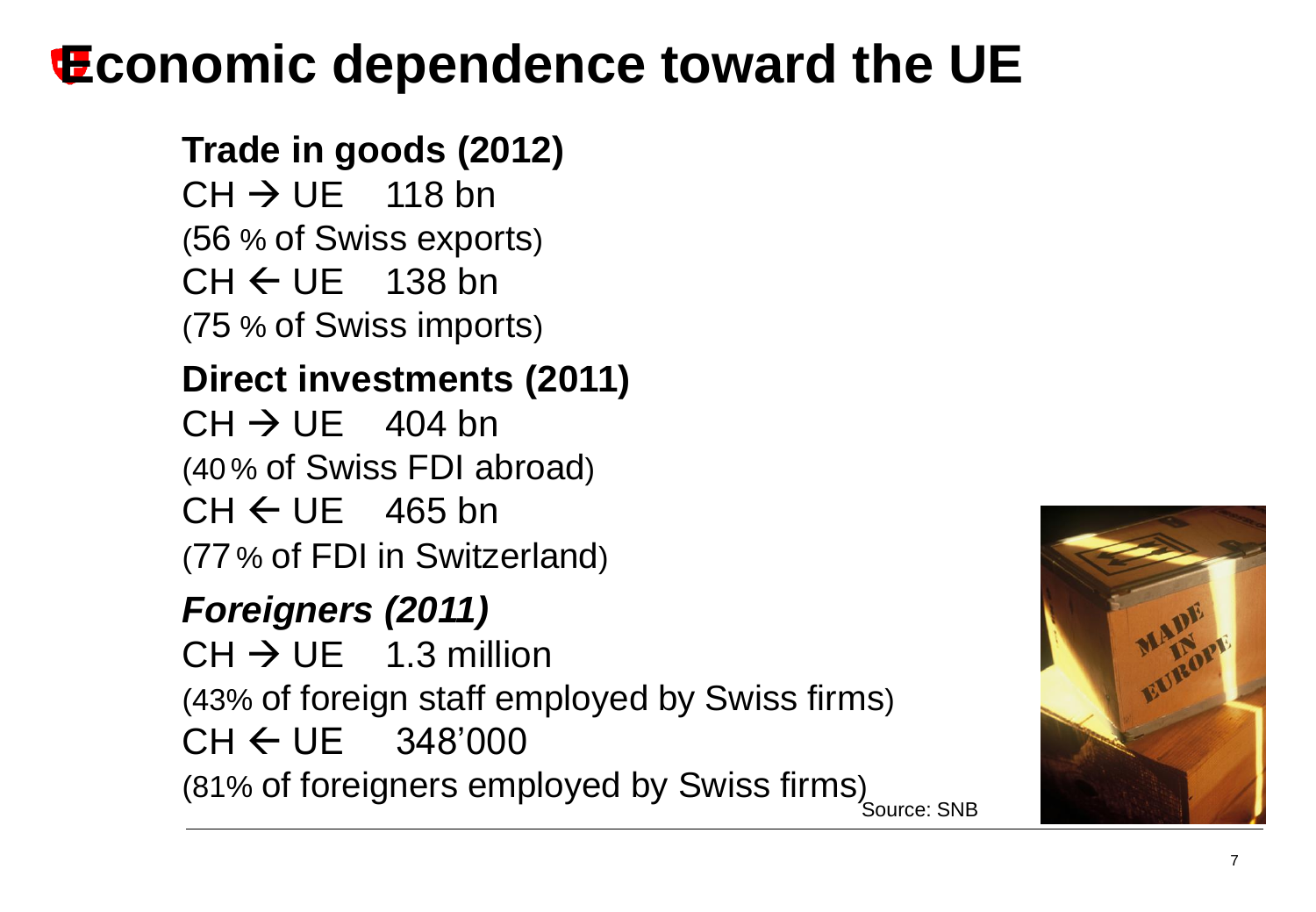# **The Bilateral Agreements I (1999)**

- 1. Free movement of persons
- 2. Technical barriers to trade
- 3. Government procurement
- 4. Road transport
- 5. Air transport
- 6. Agriculture (full liberalization of cheese)
- 7. Research



Better reciprocal access to the **labor**, **goods** and **services** market



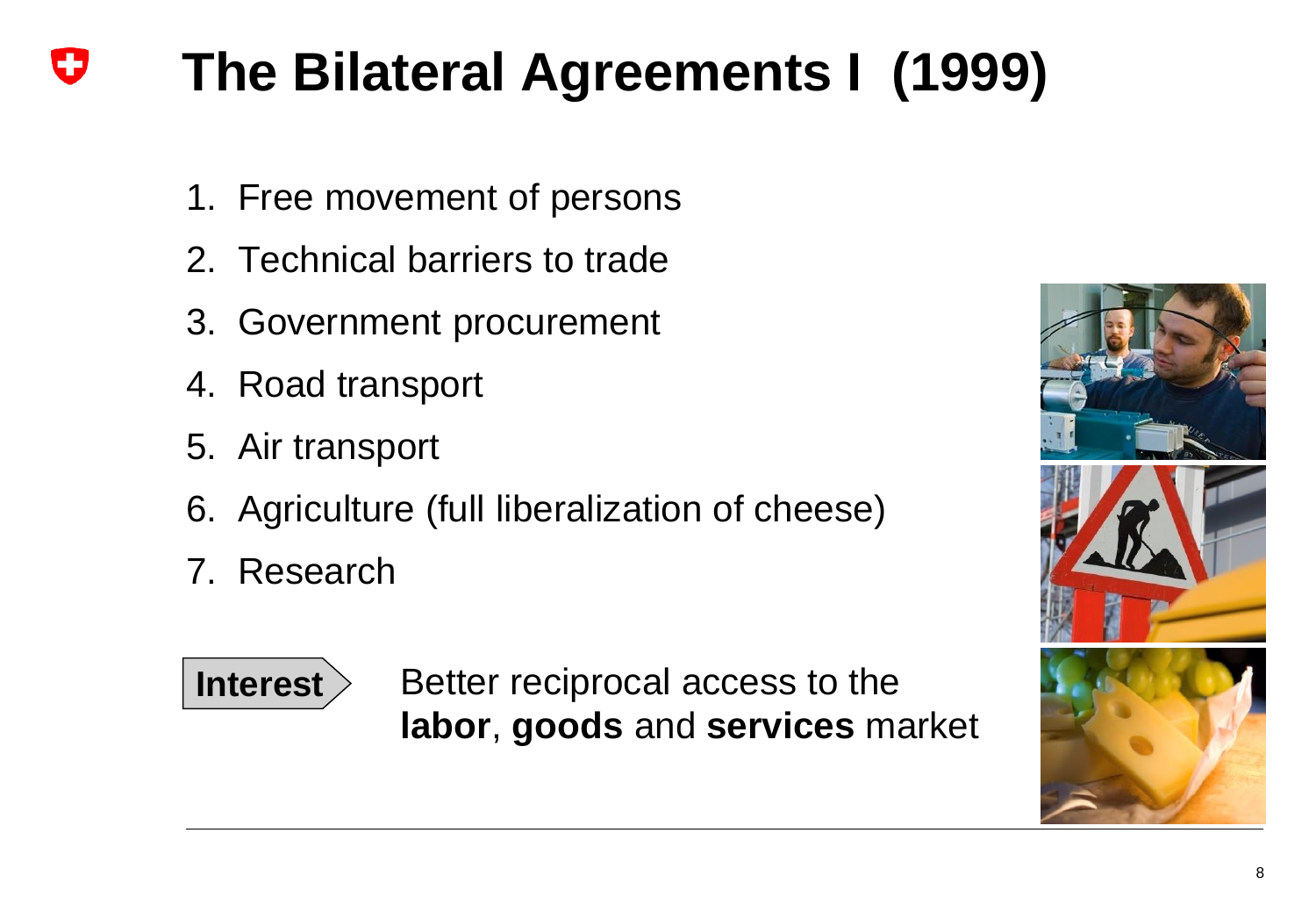# **IV. Swiss-US FTA exploratory talks**

- Launched in September 2005.
- Supported by a detailed study from : *Gary C. Hufbauer, Richard E. Baldwin, The Shape of a Swiss-US Free Trade Agreement, Peterson Institute for International Economics, Washington DC, 2006.*
- *« The potential benefits of a FTA are directly linked to the capacity of each government to further liberalise trade and investment*. »
- January 2006: The Swiss government decides **not to enter into negotiations** with the US mainly because of the difficulty to liberalize agriculture and the limited benefits in other areas. A process to launch liberalization of agriculture with the EU is launched.
- Mai 2006: US-Swiss Trade and Investment Cooperation Forum Agreement.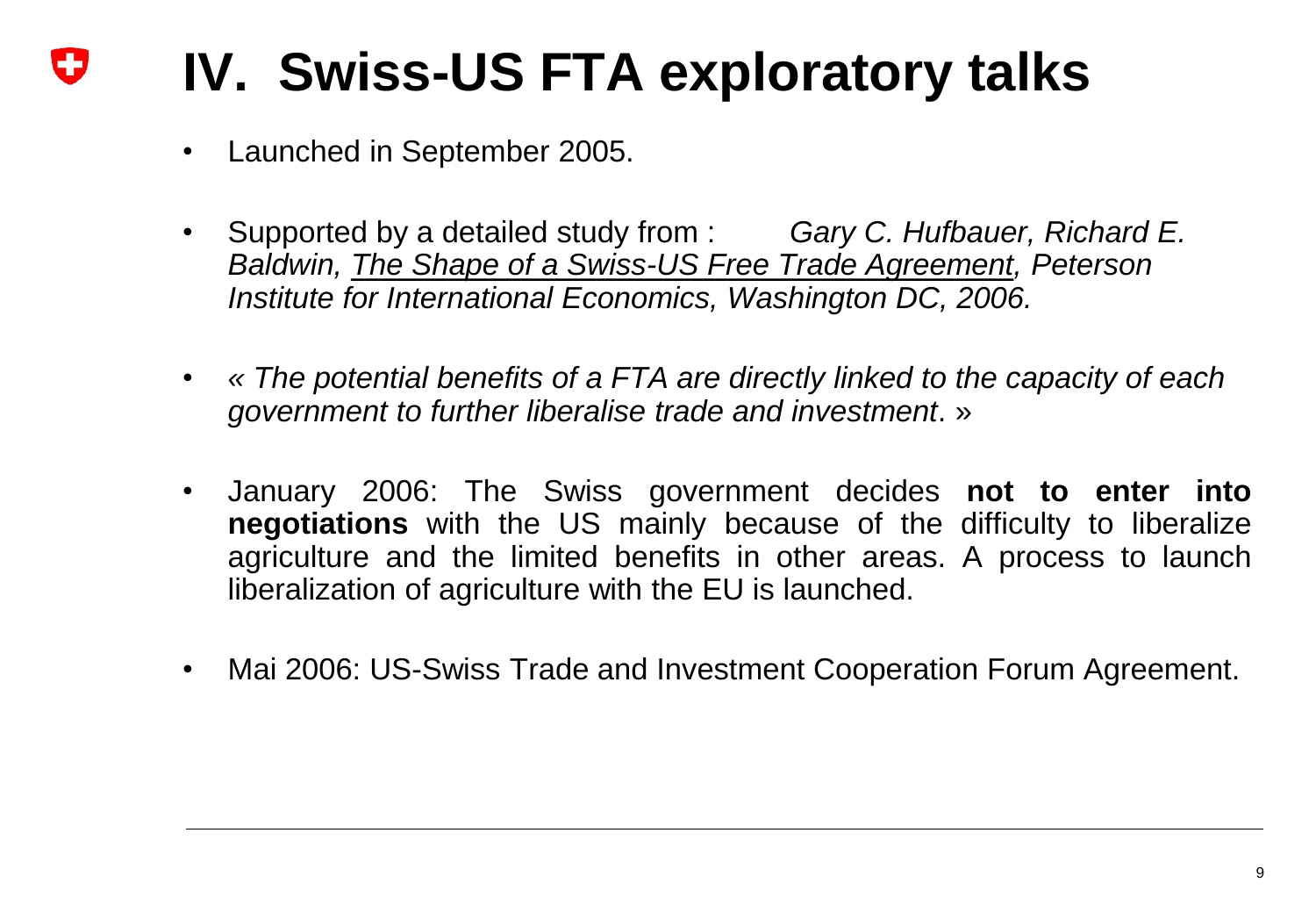### IJ **V. TTIP: Economic impact on US and EU**

- Gains for the EU : 119 billion euro/year and 95 bn euro/year for the US.
- EU exports of goods and services to the US would **go up** by **28%** (equivalent to an additional 187 bn euro).
- **Additional trade** between the two partners and with other countries (33 bn euros) would translate in a **rise in total EU exports** of 6% and of 8% in **US exports**.
- Positive impact on the **rest of the world** with increase of GDP in rest of the world of 100 bn euros.
- Car sector: would **benefit most** due to high tariffs and NTBs (safety standards).
- **80% of the benefits** would come from **cutting costs** (bureaucracy, regulations) and liberalisation of services and gov. procurement.
- **Labor markets** will benefit from **productivity gains** both in terms of overall wages and new jobs opportunities for high- and low-skilled workers.
- Source: Reducing Transatlantic Trade Barriers to Trade and Investment: An Economic Assessment. Center for Economic Policy Research, London March 2013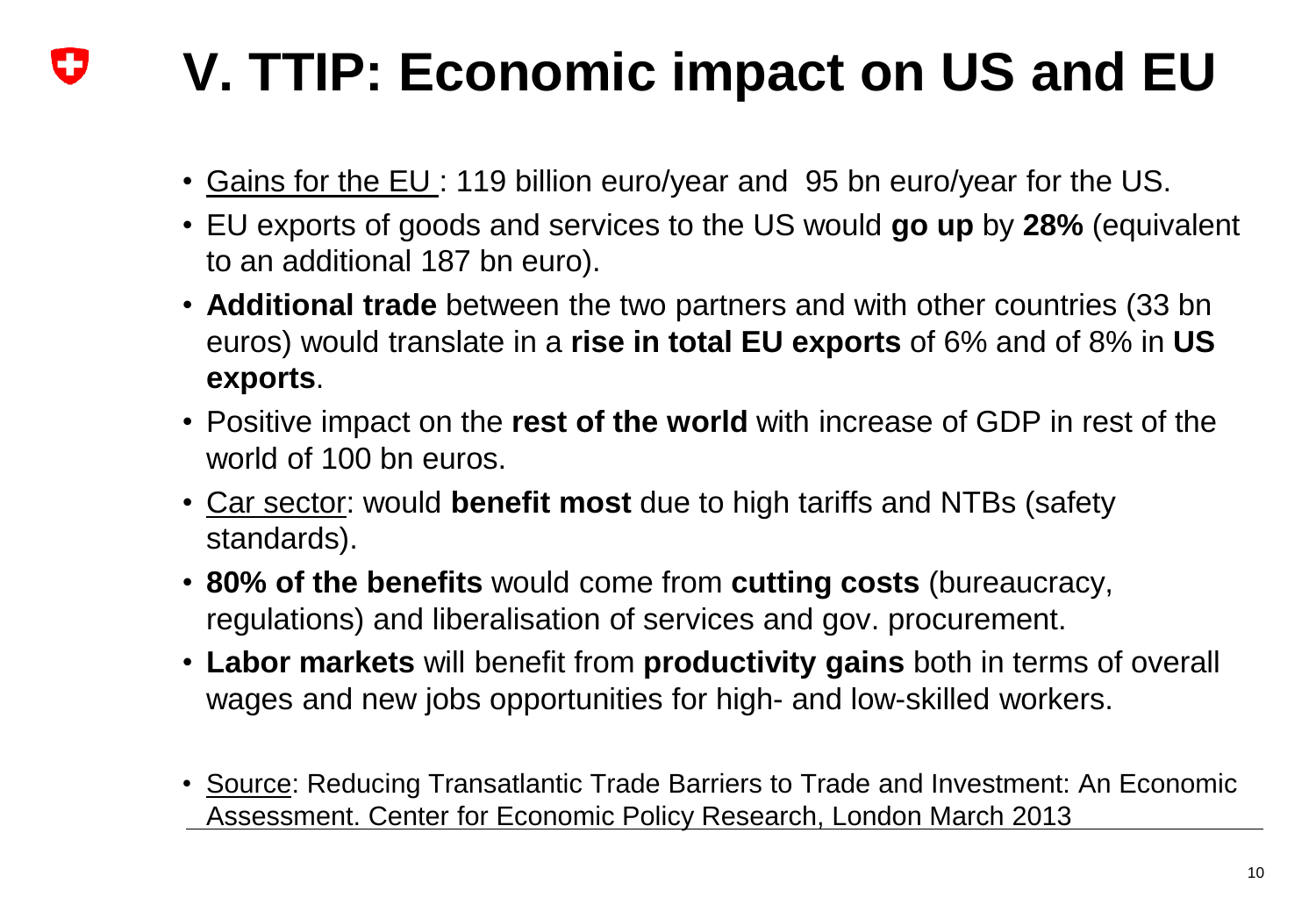## **VI. TTIP discrimination potential for**  IJ **Switzerland**

## 1. **Free trade**: **customs and origin**

- US-EU elimination of customs duties on industrial products
- US tariff: 2530 lines are duty free out of 5315
- US tariff average: 3.3%
- 18% of Swiss exports face tariffs > 3% (watches, plastics, pearls, precious metals)
- Agricultural products, only 3.4% of Swiss exports to the US: nonalcoholic beverages (65%; tariff: 17%), cheese (7.8%; tariff: >12%), chocolate (6.7%; tariff: 17%)
- US-EU elimination of customs duties and of tariff-quota on agricultural products
- Establishment of a free trade system with countries having FTAs with both the US and the EU (rules of origin: cumulation)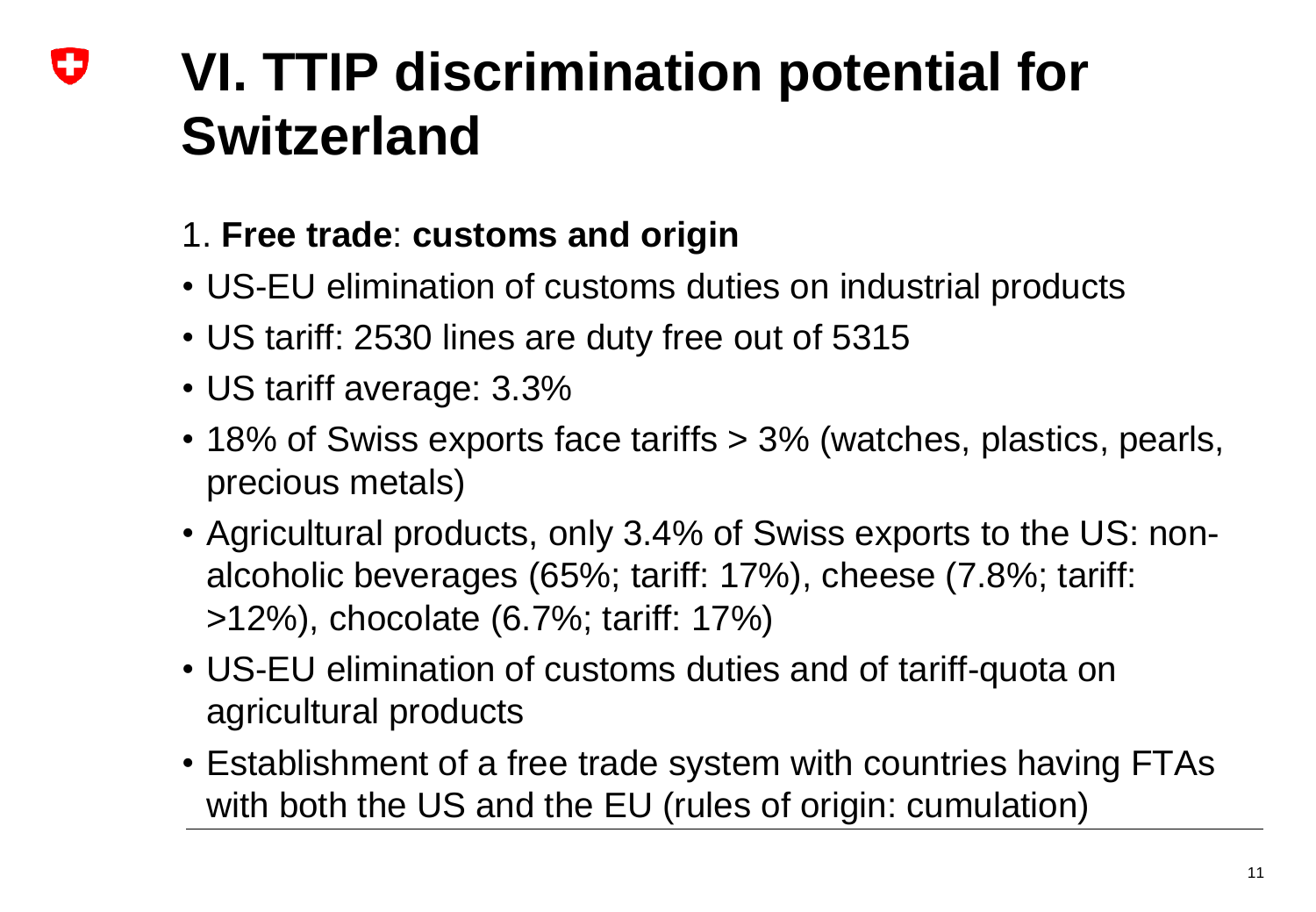#### **TTIP discrimination potential for Switzerland** IJ

## **2. Technical barriers to trade**

- Achieve regulatory compatibility for goods and services: harmonisation, mutual recognition of norms and tests by certified bodies, inspections.
- EU priority areas: vehicles, chemicals, pharmaceuticals, information technology, financial services.
- SPS measures: should be based on science and international standards or scientific risk assessments; limited application (human/animal/plant life); transparency on development of new measures; improved bilateral dialogue and cooperation with a Forum.

## **3. Services**

- Market access: bind highest levels from existing FTAs and achieve new liberalization.
- Improvements: transparency, impartiality, due process for licensing, qualification requirements and procedures; regulatory cooperation.
- Simultaneously, negotiation of a plurilateral Services Agreement in the WTO.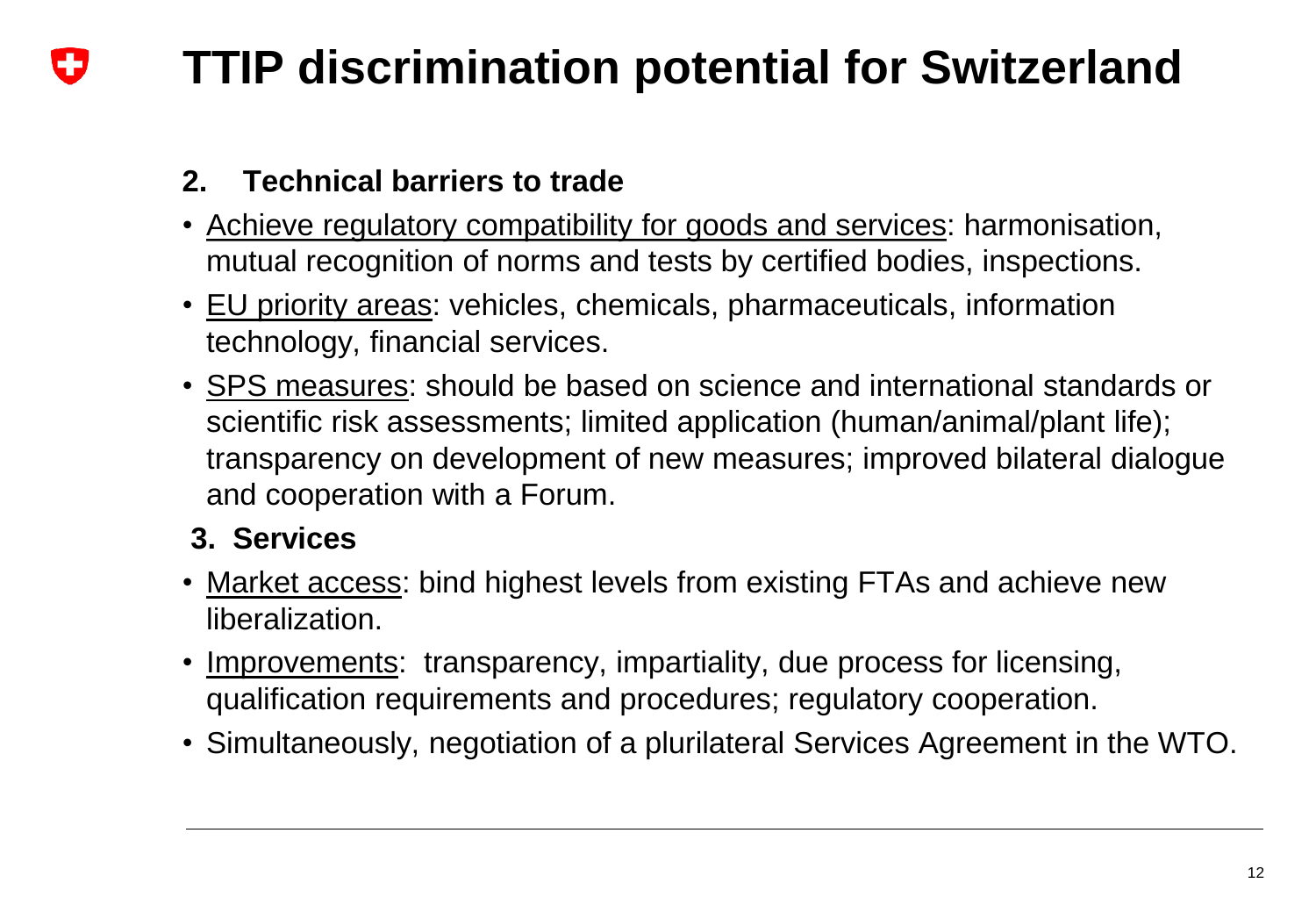#### **TTIP discrimination potential for Switzerland** IJ

#### 4. **Government procurement**

- Increase liberalisation: all administrative levels and public utilities.
- Adress barriers on: localisation requirements, tendering procedures, technical specifications, carveouts including SMEs

#### 5. **Intellectual Property**

- Seek commitments to reflect high-level IPR protection and enforcement and to enhance US-EU leadership on IPR issues.
- Seek enhanced protection for EU Geographical Indications.

#### 6. **Investment**

- Liberalisation and protection on the basis of the highest level negotiated by the Parties. US seeks same treatment as EU investors in the EU.
- Introduce investor to state dispute settlement.

#### 7. **Other topics**

• Trade facilitation, e-commerce and information technologies; labor and environment issues; competition.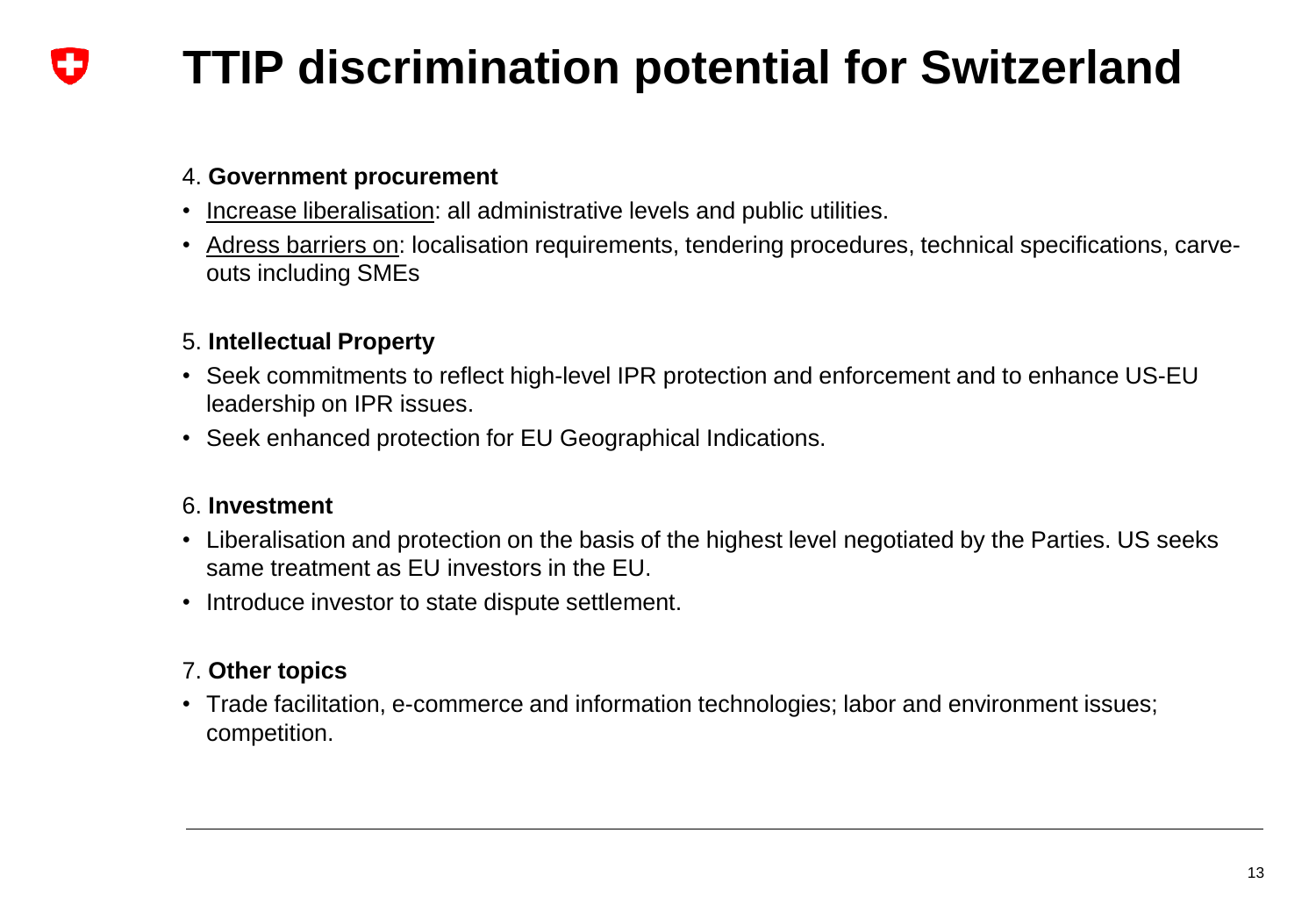#### U **Options for Switzerland**

- **Negotiate with the US an FTA** after the conclusion of the TTIP Main challenge: agriculture
- **Negotiate TTIP membership** after its conclusion Main challenge: agriculture
- **Seek to eliminate TTIP disadvantages** for access to the US market:

NTBs, SPS, trade facilitation, e-commerce: negotiate similar regimes with the US under the Forum,

Services: negotiate market access under the plurilateral agreement on trade in services.

Government procurement: negotiate in the WTO market access improvements.